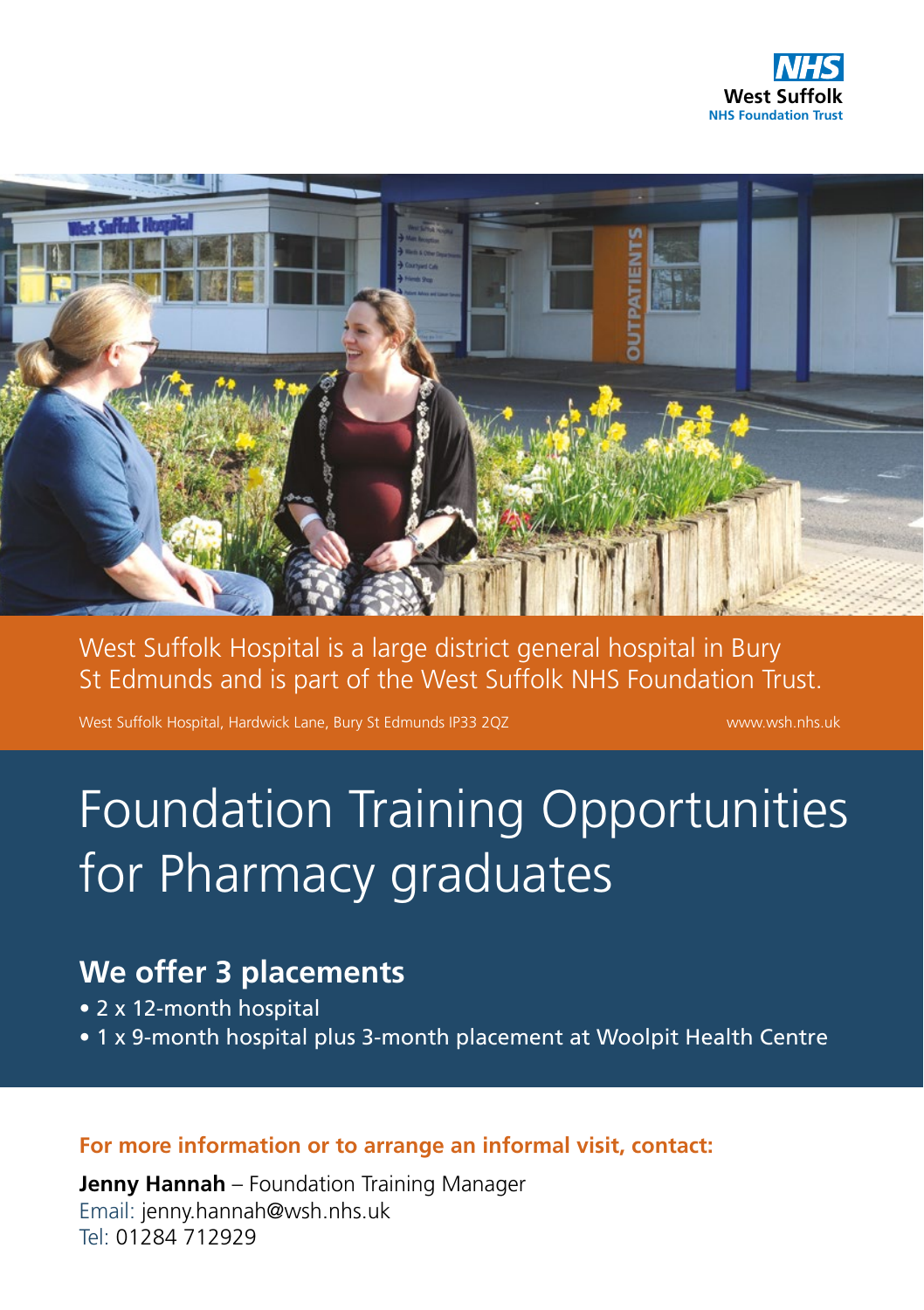

We provide both acute and community healthcare services to a rural population of around 280,000. Our vision is simply to deliver the best quality and safest care to our community and this is reflected in our consistently high results and outcomes.

### **Core values**

We are proud of our core values, **FIRST**. This stands for: **Focused on patients, Integrated, Respectful, Staff focused** and **Two-way communication**.

#### **The Pharmacy department**

Our team is made up of around 100 staff and is committed to providing a round-the-clock service for our patients, who are at the centre of everything we do. We work closely with a vast cross-section of teams and disciplines from across the Trust.

You will be part of a centralised modern department, including a chemotherapy production unit and a robotic dispensary. We also have a fully implemented electronic prescribing system. Our team provide established ward-based clinical services.

There are excellent career progression opportunities available and an active training and education team.

# **Work Experience**

- Are vacation placements offered? **Yes**
- How many placements? **10**
- Length of each placement: **One to two days**
- Dates: **Easter and Summer holidays**
- Restrictions as to who can apply: **Third year pharmacy undergraduates**